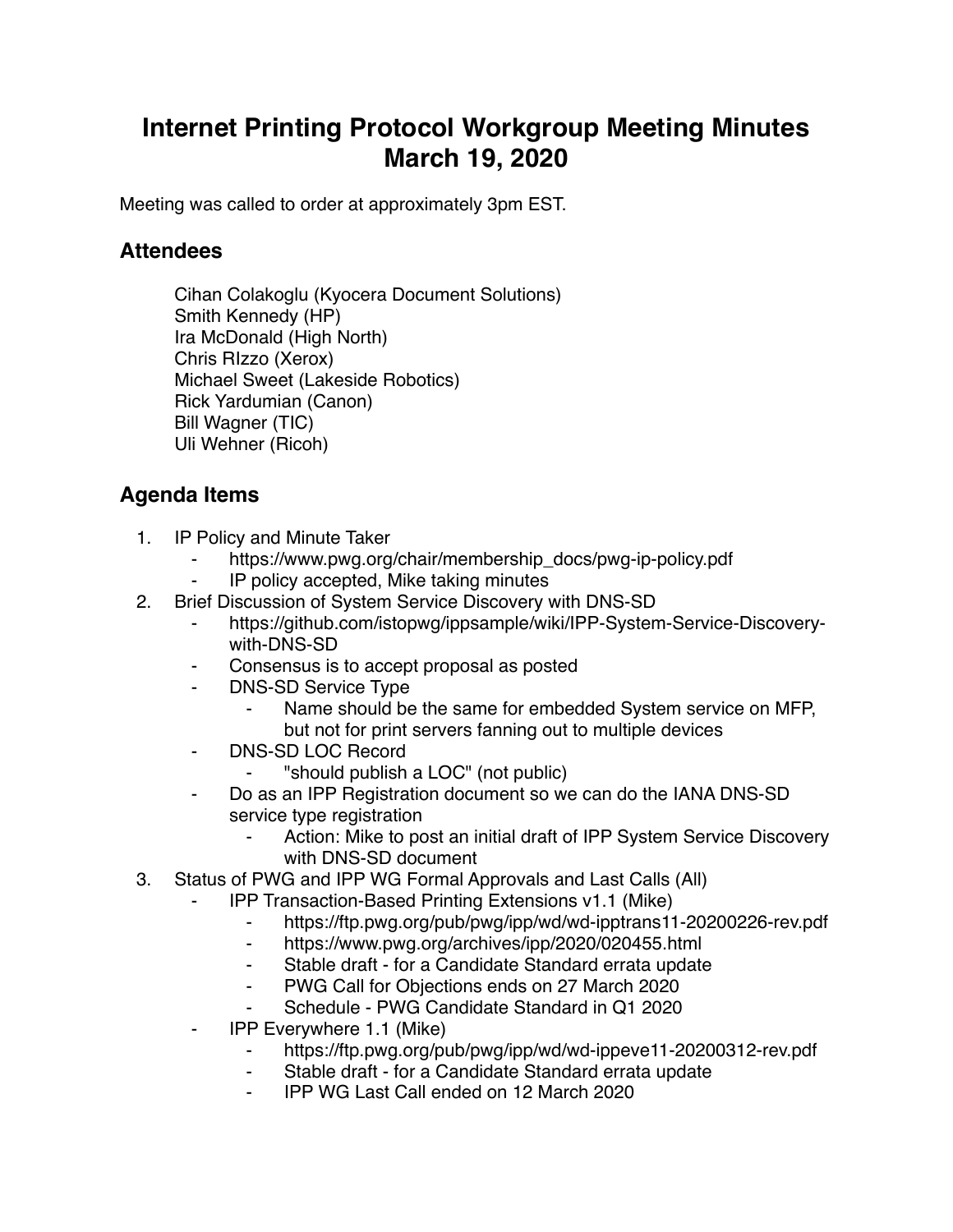- For final IPP WG review on 26 March 2020
- Schedule PWG Call for Objections Q1 2020
- ⁃ IPP Everywhere Self-Certification Manual v1.1 (Mike)
	- ⁃ https://ftp.pwg.org/pub/pwg/ipp/wd/wd-ippeveselfcert11-20200312 rev.pdf
	- Stable draft for a Candidate Standard errata update
	- ⁃ IPP WG Last Call ended on 12 March 2020
	- ⁃ For final IPP WG review on 26 March 2020
	- Schedule PWG Call for Objections Q1 2020
- 4. IPP Everywhere Self-Certification
	- ⁃ IPP Everywhere predates Mopria, was originally started as alternative open certification to AirPrint for Windows and other platforms
	- Why implement in addition to Mopria and AirPrint?
		- Supported by CUPS which addresses all Linux and ChromeOS
		- Exercises more of IPP, improves quality of implementation (for free)
			- Historically embedded software development hasn't included as much focus on testing or standards conformance, more about getting a product out that works
		- ⁃ IPP Everywhere can be seen as the foundation of both Mopria and AirPrint
	- Some tests failing on AirPrint/Mopria certified printers
		- ⁃ IPP Everywhere self-cert tests are more extensive for specific IPP conformance issues that have driven interop issues with CUPS and other print clients
		- Some differences in supply level attributes (marker-xxx vs. printersupply-xxx)
	- Should update the slides talking about the value proposition of IPP Everywhere vs. other vendor licensing programs
		- How to compare to proprietary specs given there are IPR issues?
			- Have to stick to publicly available information (not subject to IPR restrictions)
		- What additional capabilities can be provided?
		- Focus on quality and interoperability vs. single platforms
			- ⁃ Support for new platforms simplified
			- ⁃ Alternative for services that are going away (e.g. Google Cloud Print)
	- Mike is available as an impartial/independent resource for IPP issues
- 6. Review of IPP Driverless Printing Extensions v2.0 (Smith)
	- ⁃ https://ftp.pwg.org/pub/pwg/ipp/wd-ippnodriver20-20200204-rev.pdf
	- ⁃ Interim draft Candidate Standard update for PWG 5100.13-2013 (JPS3)
	- ⁃ IPP WG review on 12 March 2020 ended at section 8.6
	- ⁃ Section 2.x:
		- Make sure Impression, Input Page, Media Sheet, and Set terms reference STD92 and use STD92 definitions
	- ⁃ Section 10.4:
		- Do not remove ABNF (resolve comment)
	- Section 11: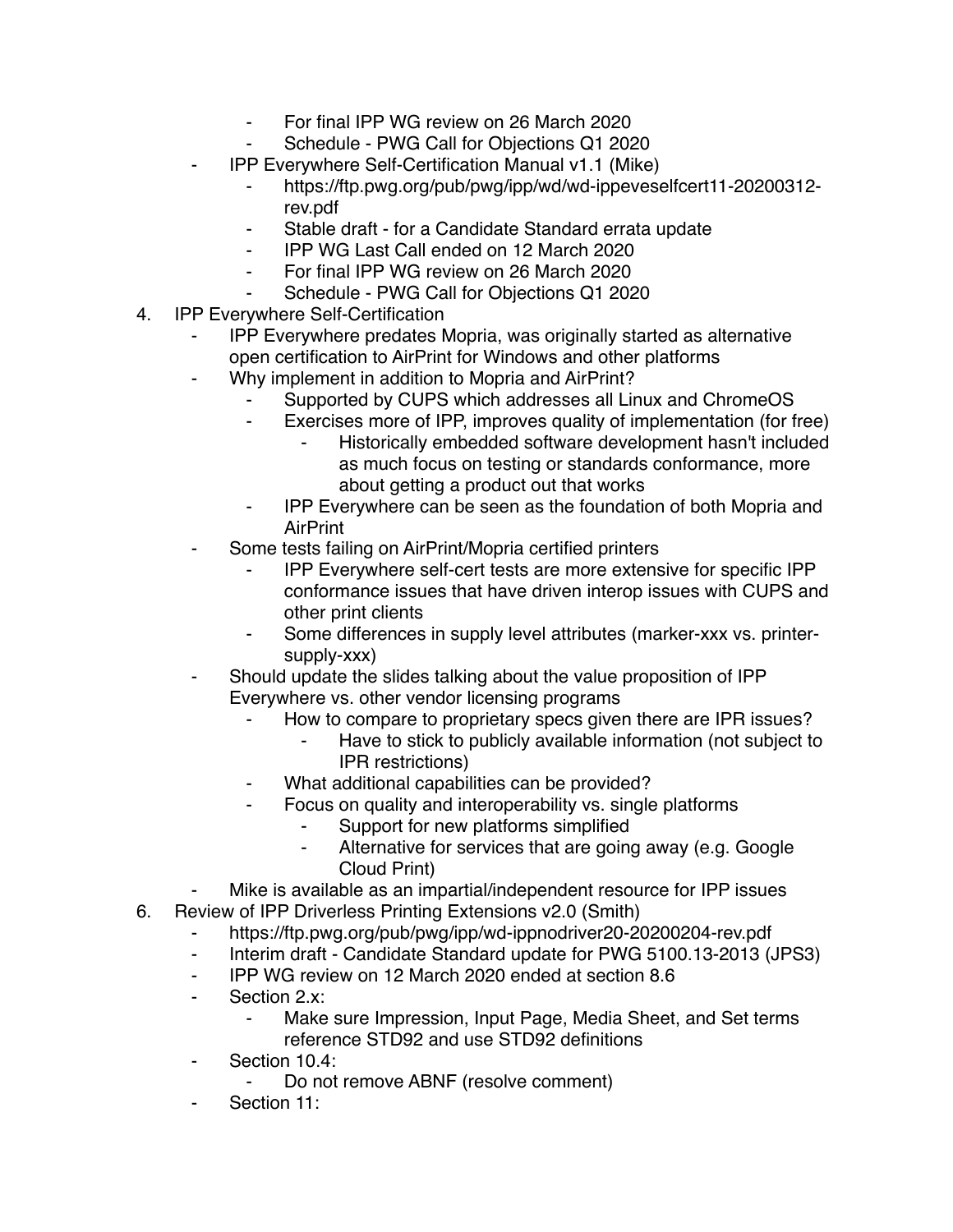- Action: Mike to review section 11 of NODRIVER, suggest changes to be consistent with STD92
- Use Input Page, Impression, Media Sheet, and Set terminology instead of page, impression, sheet, and copy
- ⁃ Section 12:
	- ⁃ Title: "Implementation Guidance"
- Section 12.2:
	- ⁃ Title: "Printer Resources"
	- Maybe use bullets for list of requirements
	- Action: Mike to add ipp->http/ipps->https when generating URIs in section 8.4 of IPP Everywhere 1.1.
- Global: Make sure all conformance requirements for values are placed on the Printer (Printer MUST or Printer SHOULD) and not on the value
- Sections 13 and 14: Fix table styles (first column not bold, bold header, normal style for cells)
- Section 15.1:
	- ⁃ "a Printer MUST support the required:"
	- Reorder bullets so section numbers are increasing
	- Add "Printers MUST NOT support" with list of sections for obsolete attributes and values
- Section 15.2:
	- ⁃ "a Client MUST support the required:"
	- Reorder bullets so section numbers are increasing
- Section 15.3:
	- ⁃ Drop since the content is in section 12.2
- Section 17:
	- ⁃ Reword opening paragraph to indicate there is more than just STD92.
	- See IPP System Service for an example
- Section 18.1:
	- ⁃ Update Mike's email
- ⁃ Section 19.1:
	- Smith will take a pass through this to reflect the changes so far
- Section 20:
	- ⁃ Verify the ABNF is normative or informative check other published specs
	- Drop RFC3382 (part of STD92)
- Finished review!
- ⁃ Schedule Prototype draft in Q2 2020

## **Next Steps / Open Actions**

- Next conference calls March 26 and April 9, 2020 at 3pm
- Next call to focus on IPP Everywhere 1.1 and self-cert
- Action: Mike to post an initial draft of IPP System Service Discovery with DNS-SD document